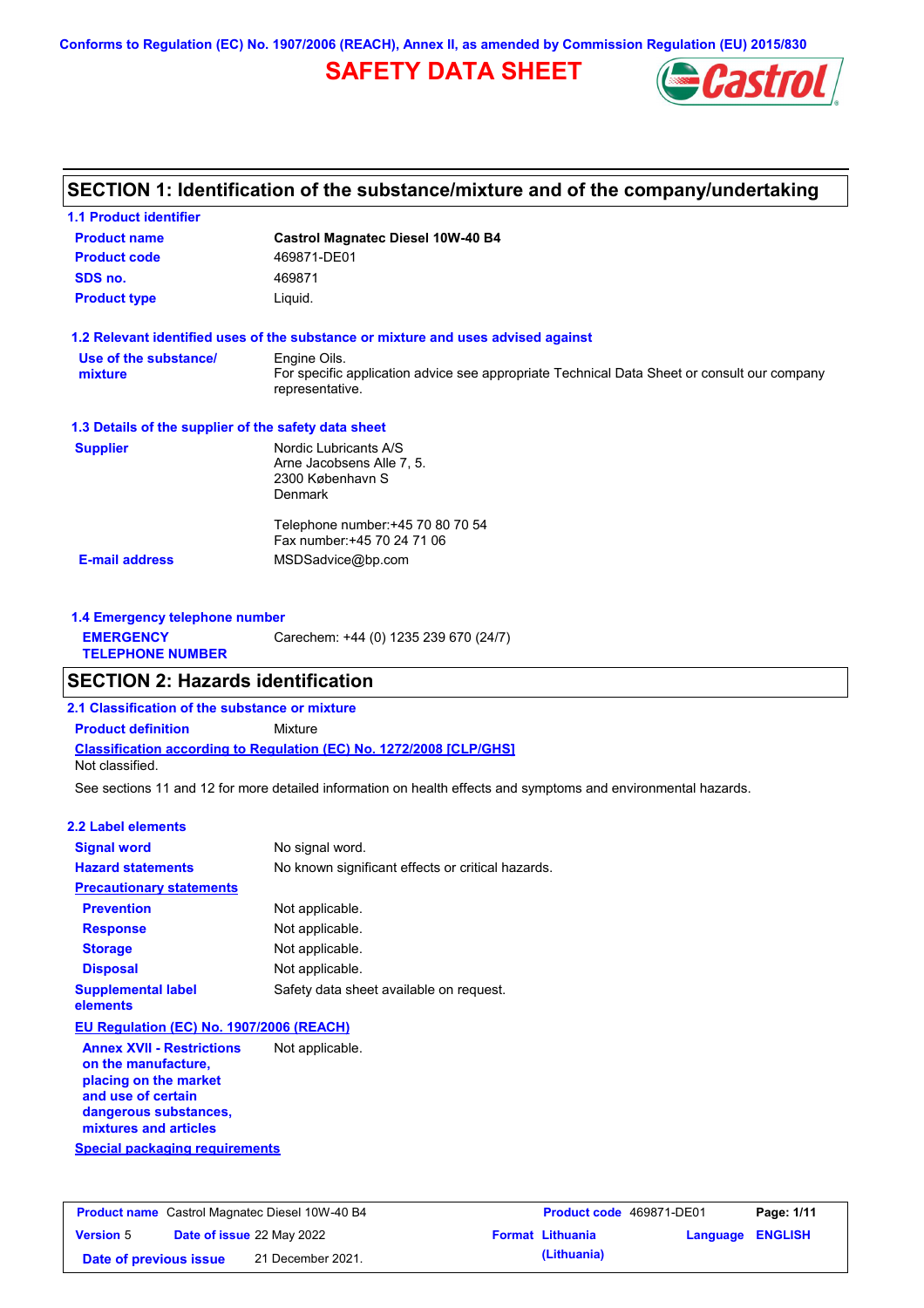### **Conforms to Regulation (EC) No. 1907/2006 (REACH), Annex II, as amended by Commission Regulation (EU) 2015/830**

# **SECTION 2: Hazards identification**

| <b>Containers to be fitted</b><br>with child-resistant<br>fastenings                                                     | Not applicable.                                                                                                                                                                                                                 |  |  |  |
|--------------------------------------------------------------------------------------------------------------------------|---------------------------------------------------------------------------------------------------------------------------------------------------------------------------------------------------------------------------------|--|--|--|
| <b>Tactile warning of danger</b>                                                                                         | Not applicable.                                                                                                                                                                                                                 |  |  |  |
| 2.3 Other hazards                                                                                                        |                                                                                                                                                                                                                                 |  |  |  |
| <b>Results of PBT and vPvB</b><br>assessment                                                                             | Product does not meet the criteria for PBT or vPvB according to Regulation (EC) No. 1907/2006,<br>Annex XIII.                                                                                                                   |  |  |  |
| <b>Product meets the criteria</b><br>for PBT or vPvB according<br>to Regulation (EC) No.<br><b>1907/2006, Annex XIII</b> | This mixture does not contain any substances that are assessed to be a PBT or a vPvB.                                                                                                                                           |  |  |  |
| Other hazards which do<br>not result in classification                                                                   | Defatting to the skin.<br><b>USED ENGINE OILS</b><br>Used engine oil may contain hazardous components which have the potential to cause skin<br>cancer.<br>See Toxicological Information, section 11 of this Safety Data Sheet. |  |  |  |
|                                                                                                                          | Experimental data on one or more of the components has been used to determine all or part of<br>the hazard classification of this product.                                                                                      |  |  |  |

## **SECTION 3: Composition/information on ingredients**

### **3.2 Mixtures**

Mixture **Product definition**

Highly refined base oil (IP 346 DMSO extract < 3%). Proprietary performance additives.

| <b>Identifiers</b>                                                                     | $\frac{9}{6}$             | <b>Regulation (EC) No.</b><br>1272/2008 [CLP]                             | <b>Type</b>                                                                                           |
|----------------------------------------------------------------------------------------|---------------------------|---------------------------------------------------------------------------|-------------------------------------------------------------------------------------------------------|
| EC: 265-157-1<br>CAS: 64742-54-7<br>Index: 649-467-00-8                                | ≥75 - ≤90                 | Not classified.                                                           | $[2]$                                                                                                 |
| REACH #: 01-2119471299-27<br>$EC: 265-169-7$<br>CAS: 64742-65-0<br>Index: 649-474-00-6 | ≤10                       | Not classified.                                                           | $[2]$                                                                                                 |
| EC: 265-157-1<br>CAS: 64742-54-7<br>Index: 649-467-00-8                                |                           | Asp. Tox. 1, H304                                                         | [1] [2]                                                                                               |
| REACH #: 01-2119493626-26<br>EC: 283-392-8<br>CAS: 84605-29-8                          | ב≥                        | <b>Skin Irrit. 2, H315</b><br>Eye Dam. 1, H318<br>Aquatic Chronic 2, H411 | $[1]$                                                                                                 |
|                                                                                        | REACH #: 01-2119484627-25 | REACH #: 01-2119484627-25 ≤5                                              | A com A contrare d'A de contrare della contradata della catalana contrare della catalana della contra |

**See Section 16 for the full text of the H statements declared above.**

### **Type**

[1] Substance classified with a health or environmental hazard

[2] Substance with a workplace exposure limit

[3] Substance meets the criteria for PBT according to Regulation (EC) No. 1907/2006, Annex XIII

[4] Substance meets the criteria for vPvB according to Regulation (EC) No. 1907/2006, Annex XIII

[5] Substance of equivalent concern

[6] Additional disclosure due to company policy

Occupational exposure limits, if available, are listed in Section 8.

## **SECTION 4: First aid measures**

### **4.1 Description of first aid measures**

| <b>Eye contact</b>  | In case of contact, immediately flush eyes with plenty of water for at least 15 minutes. Eyelids<br>should be held away from the eyeball to ensure thorough rinsing. Check for and remove any<br>contact lenses. Get medical attention. |
|---------------------|-----------------------------------------------------------------------------------------------------------------------------------------------------------------------------------------------------------------------------------------|
| <b>Skin contact</b> | Wash skin thoroughly with soap and water or use recognised skin cleanser. Remove<br>contaminated clothing and shoes. Wash clothing before reuse. Clean shoes thoroughly before<br>reuse. Get medical attention if irritation develops.  |

|                        | <b>Product name</b> Castrol Magnatec Diesel 10W-40 B4 | <b>Product code</b> 469871-DE01 |                         | Page: 2/11 |
|------------------------|-------------------------------------------------------|---------------------------------|-------------------------|------------|
| <b>Version</b> 5       | <b>Date of issue 22 May 2022</b>                      | <b>Format Lithuania</b>         | <b>Language ENGLISH</b> |            |
| Date of previous issue | 21 December 2021.                                     | (Lithuania)                     |                         |            |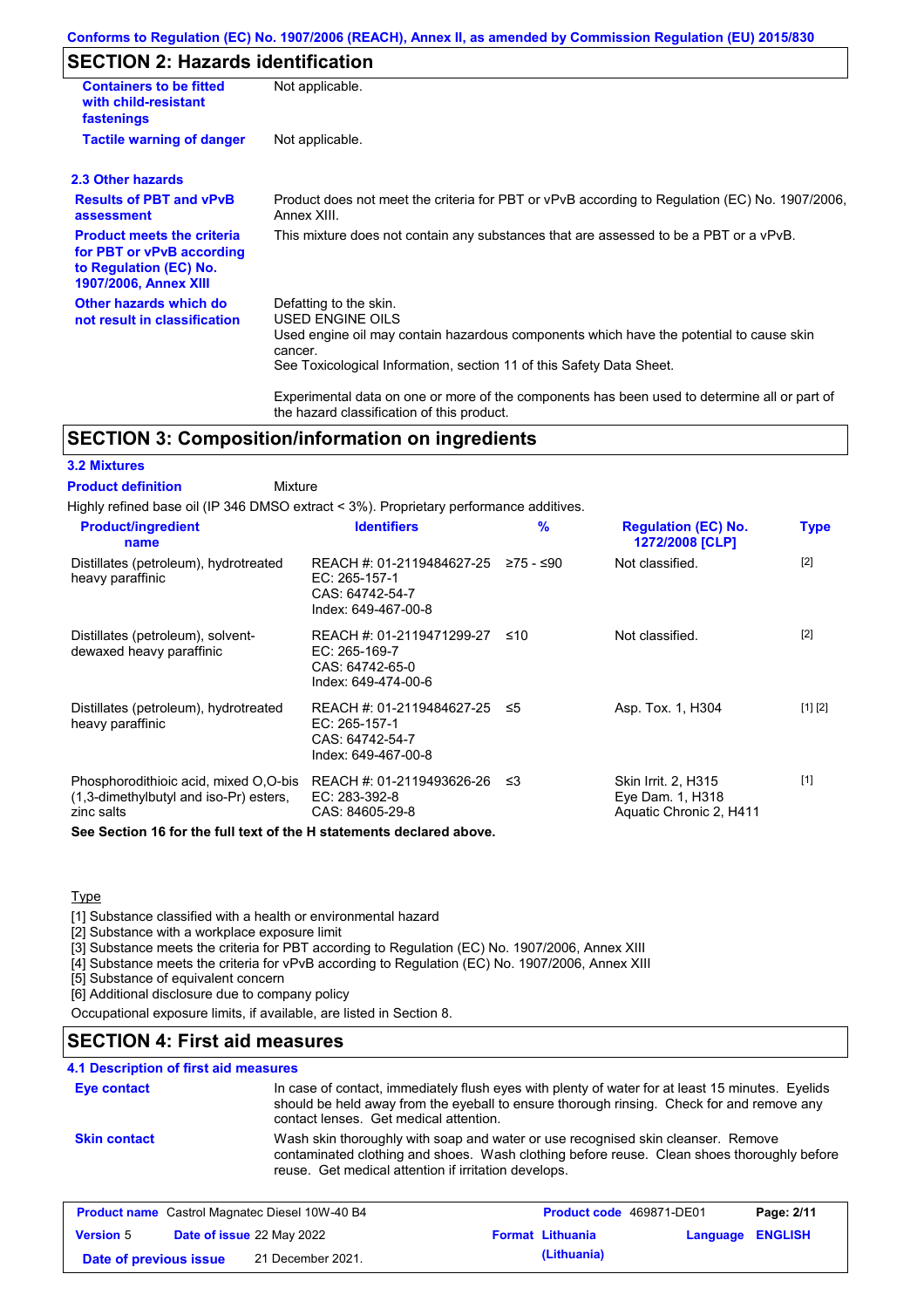## **Conforms to Regulation (EC) No. 1907/2006 (REACH), Annex II, as amended by Commission Regulation (EU) 2015/830**

# **SECTION 4: First aid measures**

| <b>Inhalation</b>                 | If inhaled, remove to fresh air. In case of inhalation of decomposition products in a fire,<br>symptoms may be delayed. The exposed person may need to be kept under medical<br>surveillance for 48 hours. Get medical attention if symptoms occur. |
|-----------------------------------|-----------------------------------------------------------------------------------------------------------------------------------------------------------------------------------------------------------------------------------------------------|
| Ingestion                         | Do not induce vomiting unless directed to do so by medical personnel. Get medical attention if<br>symptoms occur.                                                                                                                                   |
| <b>Protection of first-aiders</b> | No action shall be taken involving any personal risk or without suitable training. It may be<br>dangerous to the person providing aid to give mouth-to-mouth resuscitation.                                                                         |

### **4.2 Most important symptoms and effects, both acute and delayed**

See Section 11 for more detailed information on health effects and symptoms.

| <b>Potential acute health effects</b> |                                                                                                                     |
|---------------------------------------|---------------------------------------------------------------------------------------------------------------------|
| <b>Inhalation</b>                     | Exposure to decomposition products may cause a health hazard. Serious effects may be<br>delayed following exposure. |
| <b>Ingestion</b>                      | No known significant effects or critical hazards.                                                                   |
| <b>Skin contact</b>                   | Defatting to the skin. May cause skin dryness and irritation.                                                       |
| <b>Eye contact</b>                    | Not classified as an eye irritant. Based on data available for this or related materials.                           |
|                                       | Delayed and immediate effects as well as chronic effects from short and long-term exposure                          |
| <b>Inhalation</b>                     | Overexposure to the inhalation of airborne droplets or aerosols may cause irritation of the<br>respiratory tract.   |
| <b>Ingestion</b>                      | Ingestion of large quantities may cause nausea and diarrhoea.                                                       |
| <b>Skin contact</b>                   | Prolonged or repeated contact can defat the skin and lead to irritation and/or dermatitis.                          |
| Eye contact                           | Potential risk of transient stinging or redness if accidental eye contact occurs.                                   |
|                                       |                                                                                                                     |

### **4.3 Indication of any immediate medical attention and special treatment needed**

| <b>Notes to physician</b> | Treatment should in general be symptomatic and directed to relieving any effects.   |
|---------------------------|-------------------------------------------------------------------------------------|
|                           | In case of inhalation of decomposition products in a fire, symptoms may be delayed. |
|                           | The exposed person may need to be kept under medical surveillance for 48 hours.     |

# **SECTION 5: Firefighting measures**

| 5.1 Extinguishing media                                                                                                                                                                                                                                                                                                                                                                                                       |                                                                                                                                                                                                |  |  |
|-------------------------------------------------------------------------------------------------------------------------------------------------------------------------------------------------------------------------------------------------------------------------------------------------------------------------------------------------------------------------------------------------------------------------------|------------------------------------------------------------------------------------------------------------------------------------------------------------------------------------------------|--|--|
| <b>Suitable extinguishing</b><br>In case of fire, use foam, dry chemical or carbon dioxide extinguisher or spray.<br>media                                                                                                                                                                                                                                                                                                    |                                                                                                                                                                                                |  |  |
| <b>Unsuitable extinguishing</b><br>media                                                                                                                                                                                                                                                                                                                                                                                      | Do not use water jet. The use of a water jet may cause the fire to spread by splashing the<br>burning product.                                                                                 |  |  |
| 5.2 Special hazards arising from the substance or mixture                                                                                                                                                                                                                                                                                                                                                                     |                                                                                                                                                                                                |  |  |
| <b>Hazards from the</b><br>substance or mixture                                                                                                                                                                                                                                                                                                                                                                               | In a fire or if heated, a pressure increase will occur and the container may burst.                                                                                                            |  |  |
| <b>Hazardous combustion</b><br>products                                                                                                                                                                                                                                                                                                                                                                                       | Combustion products may include the following:<br>carbon oxides (CO, CO <sub>2</sub> ) (carbon monoxide, carbon dioxide)<br>nitrogen oxides (NO, NO <sub>2</sub> etc.)                         |  |  |
| 5.3 Advice for firefighters                                                                                                                                                                                                                                                                                                                                                                                                   |                                                                                                                                                                                                |  |  |
| <b>Special precautions for</b><br>fire-fighters                                                                                                                                                                                                                                                                                                                                                                               | No action shall be taken involving any personal risk or without suitable training. Promptly<br>isolate the scene by removing all persons from the vicinity of the incident if there is a fire. |  |  |
| Fire-fighters should wear appropriate protective equipment and self-contained breathing<br><b>Special protective</b><br>apparatus (SCBA) with a full face-piece operated in positive pressure mode. Clothing for fire-<br>equipment for fire-fighters<br>fighters (including helmets, protective boots and gloves) conforming to European standard EN<br>469 will provide a basic level of protection for chemical incidents. |                                                                                                                                                                                                |  |  |

## **SECTION 6: Accidental release measures**

|                                | 6.1 Personal precautions, protective equipment and emergency procedures                                                                                                                                                                                                                                                                                                              |
|--------------------------------|--------------------------------------------------------------------------------------------------------------------------------------------------------------------------------------------------------------------------------------------------------------------------------------------------------------------------------------------------------------------------------------|
| For non-emergency<br>personnel | No action shall be taken involving any personal risk or without suitable training. Evacuate<br>surrounding areas. Keep unnecessary and unprotected personnel from entering. Do not touch<br>or walk through spilt material. Floors may be slippery; use care to avoid falling. Put on<br>appropriate personal protective equipment.                                                  |
| For emergency responders       | Entry into a confined space or poorly ventilated area contaminated with vapour, mist or fume is<br>extremely hazardous without the correct respiratory protective equipment and a safe system of<br>work. Wear self-contained breathing apparatus. Wear a suitable chemical protective suit.<br>Chemical resistant boots. See also the information in "For non-emergency personnel". |

|                        | <b>Product name</b> Castrol Magnatec Diesel 10W-40 B4 | Product code 469871-DE01 |                         | Page: 3/11 |
|------------------------|-------------------------------------------------------|--------------------------|-------------------------|------------|
| <b>Version 5</b>       | <b>Date of issue 22 May 2022</b>                      | <b>Format Lithuania</b>  | <b>Language ENGLISH</b> |            |
| Date of previous issue | 21 December 2021.                                     | (Lithuania)              |                         |            |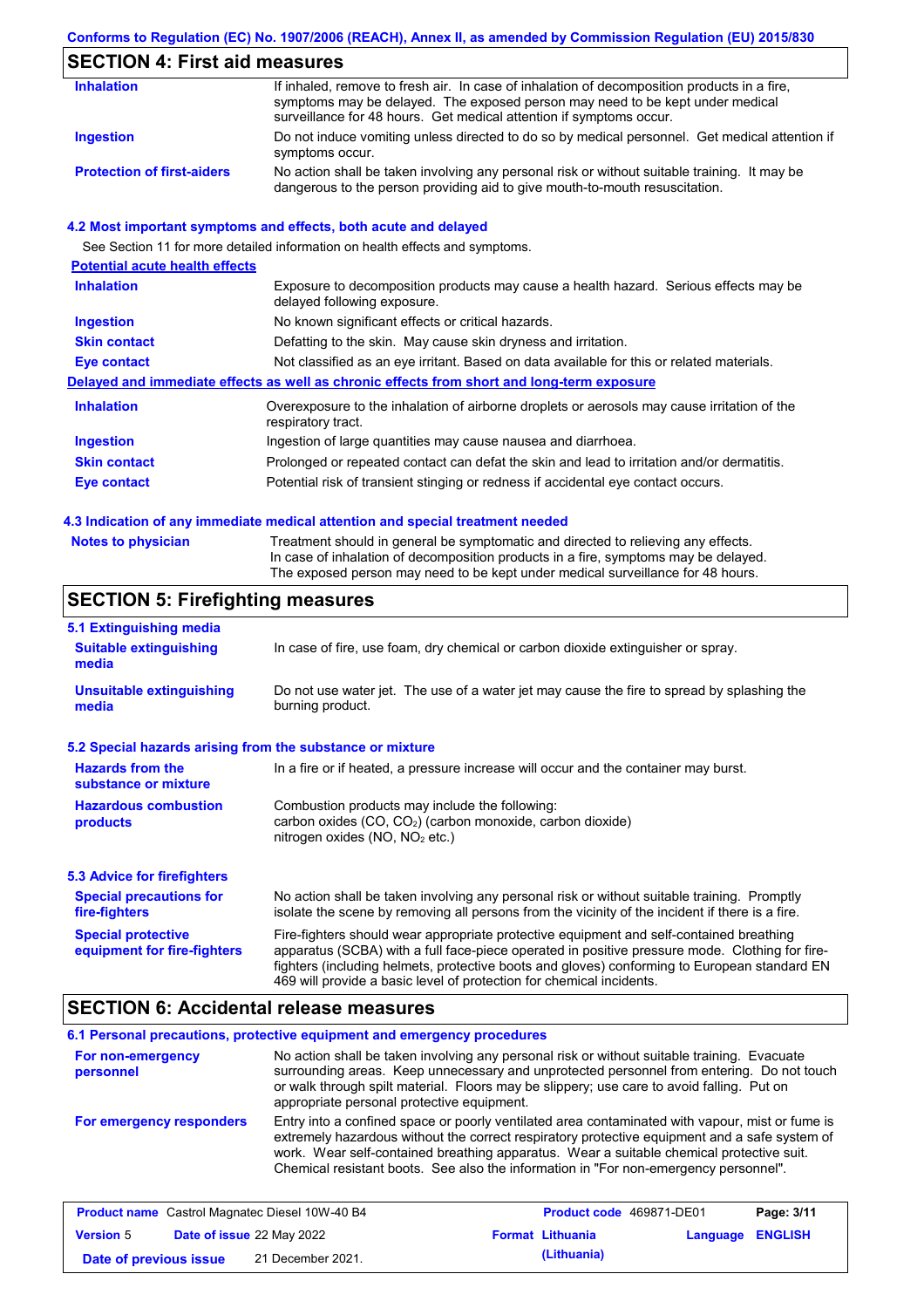# **SECTION 6: Accidental release measures**

| <b>6.2 Environmental</b><br><b>precautions</b> | Avoid dispersal of spilt material and runoff and contact with soil, waterways, drains and sewers.<br>Inform the relevant authorities if the product has caused environmental pollution (sewers,<br>waterways, soil or air).                                                                                                                                                                    |  |  |  |
|------------------------------------------------|------------------------------------------------------------------------------------------------------------------------------------------------------------------------------------------------------------------------------------------------------------------------------------------------------------------------------------------------------------------------------------------------|--|--|--|
|                                                | 6.3 Methods and material for containment and cleaning up                                                                                                                                                                                                                                                                                                                                       |  |  |  |
| <b>Small spill</b>                             | Stop leak if without risk. Move containers from spill area. Absorb with an inert material and<br>place in an appropriate waste disposal container. Dispose of via a licensed waste disposal<br>contractor.                                                                                                                                                                                     |  |  |  |
| <b>Large spill</b>                             | Stop leak if without risk. Move containers from spill area. Prevent entry into sewers, water<br>courses, basements or confined areas. Contain and collect spillage with non-combustible,<br>absorbent material e.g. sand, earth, vermiculite or diatomaceous earth and place in container<br>for disposal according to local regulations. Dispose of via a licensed waste disposal contractor. |  |  |  |
| 6.4 Reference to other<br><b>sections</b>      | See Section 1 for emergency contact information.<br>See Section 5 for firefighting measures.<br>See Section 8 for information on appropriate personal protective equipment.<br>See Section 12 for environmental precautions.<br>See Section 13 for additional waste treatment information.                                                                                                     |  |  |  |

# **SECTION 7: Handling and storage**

| 7.1 Precautions for safe handling                                                    |                                                                                                                                                                                                                                                                                                                                                                                                                                                                                          |
|--------------------------------------------------------------------------------------|------------------------------------------------------------------------------------------------------------------------------------------------------------------------------------------------------------------------------------------------------------------------------------------------------------------------------------------------------------------------------------------------------------------------------------------------------------------------------------------|
| <b>Protective measures</b>                                                           | Put on appropriate personal protective equipment.                                                                                                                                                                                                                                                                                                                                                                                                                                        |
| <b>Advice on general</b><br>occupational hygiene                                     | Eating, drinking and smoking should be prohibited in areas where this material is handled,<br>stored and processed. Wash thoroughly after handling. Remove contaminated clothing and<br>protective equipment before entering eating areas. See also Section 8 for additional<br>information on hygiene measures.                                                                                                                                                                         |
| <b>7.2 Conditions for safe</b><br>storage, including any<br><i>incompatibilities</i> | Store in accordance with local requlations. Store in a dry, cool and well-ventilated area, away<br>from incompatible materials (see Section 10). Keep away from heat and direct sunlight. Keep<br>container tightly closed and sealed until ready for use. Containers that have been opened must<br>be carefully resealed and kept upright to prevent leakage. Store and use only in equipment/<br>containers designed for use with this product. Do not store in unlabelled containers. |
| Not suitable                                                                         | Prolonged exposure to elevated temperature                                                                                                                                                                                                                                                                                                                                                                                                                                               |
| 7.3 Specific end use(s)                                                              |                                                                                                                                                                                                                                                                                                                                                                                                                                                                                          |

**Recommendations**

See section 1.2 and Exposure scenarios in annex, if applicable.

## **SECTION 8: Exposure controls/personal protection**

### **8.1 Control parameters**

**Occupational exposure limits**

| <b>Product/ingredient name</b>                                                                                                                                                                                                                                         |                           |                                                                                                                                                                                                                                                                                                                                                                                                                                                                                                                                                                                                                                                                                                                                                                                                                                                            | <b>Exposure limit values</b> |          |                |
|------------------------------------------------------------------------------------------------------------------------------------------------------------------------------------------------------------------------------------------------------------------------|---------------------------|------------------------------------------------------------------------------------------------------------------------------------------------------------------------------------------------------------------------------------------------------------------------------------------------------------------------------------------------------------------------------------------------------------------------------------------------------------------------------------------------------------------------------------------------------------------------------------------------------------------------------------------------------------------------------------------------------------------------------------------------------------------------------------------------------------------------------------------------------------|------------------------------|----------|----------------|
| Distillates (petroleum), hydrotreated heavy paraffinic                                                                                                                                                                                                                 |                           | Lithuanian Hygiene Standard HN 23 (Lithuania).<br>TWA: 1 mg/m <sup>3</sup> 8 hours. Issued/Revised: 12/2001 Form: Mist<br>STEL: 3 mg/m <sup>3</sup> 15 minutes. Issued/Revised: 12/2001 Form: Mist                                                                                                                                                                                                                                                                                                                                                                                                                                                                                                                                                                                                                                                         |                              |          |                |
| Distillates (petroleum), solvent-dewaxed heavy<br>paraffinic                                                                                                                                                                                                           |                           | Lithuanian Hygiene Standard HN 23 (Lithuania).<br>TWA: 1 mg/m <sup>3</sup> 8 hours. Issued/Revised: 12/2001 Form: Mist<br>STEL: 3 mg/m <sup>3</sup> 15 minutes. Issued/Revised: 12/2001 Form: Mist                                                                                                                                                                                                                                                                                                                                                                                                                                                                                                                                                                                                                                                         |                              |          |                |
| Distillates (petroleum), hydrotreated heavy paraffinic                                                                                                                                                                                                                 |                           | Lithuanian Hygiene Standard HN 23 (Lithuania).<br>TWA: 1 mg/m <sup>3</sup> 8 hours. Issued/Revised: 12/2001 Form: Mist<br>STEL: 3 mg/m <sup>3</sup> 15 minutes. Issued/Revised: 12/2001 Form: Mist                                                                                                                                                                                                                                                                                                                                                                                                                                                                                                                                                                                                                                                         |                              |          |                |
| Whilst specific OELs for certain components may be shown in this section, other components may be present in any mist,<br>vapour or dust produced. Therefore, the specific OELs may not be applicable to the product as a whole and are provided for<br>quidance only. |                           |                                                                                                                                                                                                                                                                                                                                                                                                                                                                                                                                                                                                                                                                                                                                                                                                                                                            |                              |          |                |
| <b>Recommended monitoring</b><br>procedures                                                                                                                                                                                                                            |                           | If this product contains ingredients with exposure limits, personal, workplace atmosphere or<br>biological monitoring may be required to determine the effectiveness of the ventilation or other<br>control measures and/or the necessity to use respiratory protective equipment. Reference<br>should be made to monitoring standards, such as the following: European Standard EN 689<br>(Workplace atmospheres - Guidance for the assessment of exposure by inhalation to chemical<br>agents for comparison with limit values and measurement strategy) European Standard EN<br>14042 (Workplace atmospheres - Guide for the application and use of procedures for the<br>assessment of exposure to chemical and biological agents) European Standard EN 482<br>(Workplace atmospheres - General requirements for the performance of procedures for the |                              |          |                |
| <b>Product name</b> Castrol Magnatec Diesel 10W-40 B4                                                                                                                                                                                                                  |                           |                                                                                                                                                                                                                                                                                                                                                                                                                                                                                                                                                                                                                                                                                                                                                                                                                                                            | Product code 469871-DE01     |          | Page: 4/11     |
| <b>Version 5</b>                                                                                                                                                                                                                                                       | Date of issue 22 May 2022 |                                                                                                                                                                                                                                                                                                                                                                                                                                                                                                                                                                                                                                                                                                                                                                                                                                                            | <b>Format Lithuania</b>      | Language | <b>ENGLISH</b> |
| Date of previous issue                                                                                                                                                                                                                                                 | 21 December 2021.         |                                                                                                                                                                                                                                                                                                                                                                                                                                                                                                                                                                                                                                                                                                                                                                                                                                                            | (Lithuania)                  |          |                |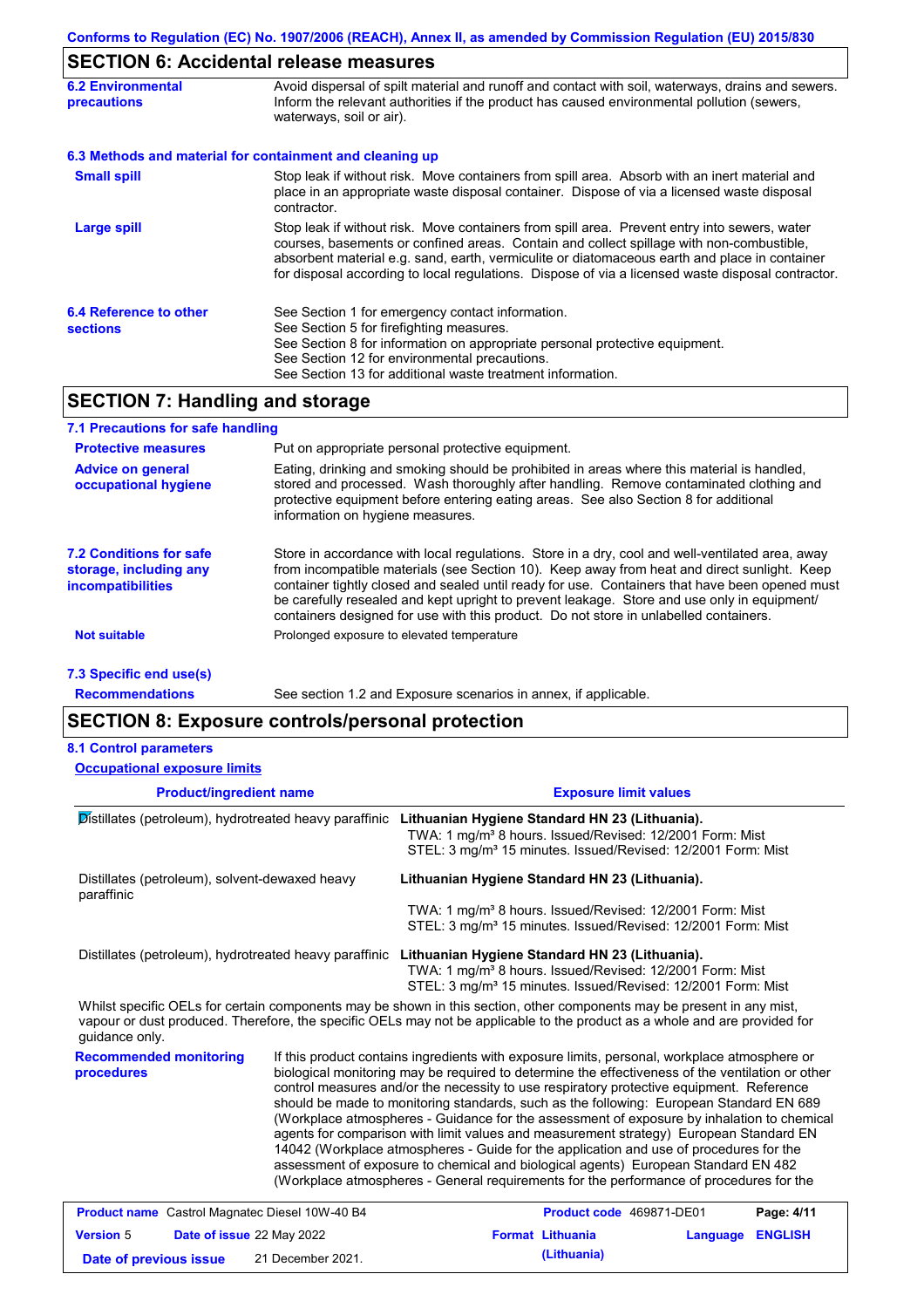# **SECTION 8: Exposure controls/personal protection**

measurement of chemical agents) Reference to national guidance documents for methods for the determination of hazardous substances will also be required.

| <b>Derived No Effect Level</b>                                 |                                                                                                                                                                                                                                                                                                                                                                                                                                                                                                                                                                                                                                                                                                                                                                                                                                                                                                                                                                                                         |
|----------------------------------------------------------------|---------------------------------------------------------------------------------------------------------------------------------------------------------------------------------------------------------------------------------------------------------------------------------------------------------------------------------------------------------------------------------------------------------------------------------------------------------------------------------------------------------------------------------------------------------------------------------------------------------------------------------------------------------------------------------------------------------------------------------------------------------------------------------------------------------------------------------------------------------------------------------------------------------------------------------------------------------------------------------------------------------|
| No DNELs/DMELs available.                                      |                                                                                                                                                                                                                                                                                                                                                                                                                                                                                                                                                                                                                                                                                                                                                                                                                                                                                                                                                                                                         |
| <b>Predicted No Effect Concentration</b><br>No PNECs available |                                                                                                                                                                                                                                                                                                                                                                                                                                                                                                                                                                                                                                                                                                                                                                                                                                                                                                                                                                                                         |
| <b>8.2 Exposure controls</b>                                   |                                                                                                                                                                                                                                                                                                                                                                                                                                                                                                                                                                                                                                                                                                                                                                                                                                                                                                                                                                                                         |
| <b>Appropriate engineering</b><br><b>controls</b>              | Provide exhaust ventilation or other engineering controls to keep the relevant airborne<br>concentrations below their respective occupational exposure limits.<br>All activities involving chemicals should be assessed for their risks to health, to ensure<br>exposures are adequately controlled. Personal protective equipment should only be considered<br>after other forms of control measures (e.g. engineering controls) have been suitably evaluated.<br>Personal protective equipment should conform to appropriate standards, be suitable for use, be<br>kept in good condition and properly maintained.<br>Your supplier of personal protective equipment should be consulted for advice on selection and<br>appropriate standards. For further information contact your national organisation for standards.<br>The final choice of protective equipment will depend upon a risk assessment. It is important to<br>ensure that all items of personal protective equipment are compatible. |
| Individual protection measures                                 |                                                                                                                                                                                                                                                                                                                                                                                                                                                                                                                                                                                                                                                                                                                                                                                                                                                                                                                                                                                                         |
| <b>Hygiene measures</b>                                        | Wash hands, forearms and face thoroughly after handling chemical products, before eating,<br>smoking and using the lavatory and at the end of the working period. Ensure that eyewash<br>stations and safety showers are close to the workstation location.                                                                                                                                                                                                                                                                                                                                                                                                                                                                                                                                                                                                                                                                                                                                             |
| <b>Respiratory protection</b>                                  | In case of insufficient ventilation, wear suitable respiratory equipment.<br>The correct choice of respiratory protection depends upon the chemicals being handled, the<br>conditions of work and use, and the condition of the respiratory equipment. Safety procedures<br>should be developed for each intended application. Respiratory protection equipment should<br>therefore be chosen in consultation with the supplier/manufacturer and with a full assessment<br>of the working conditions.                                                                                                                                                                                                                                                                                                                                                                                                                                                                                                   |
| <b>Eye/face protection</b>                                     | Safety glasses with side shields.                                                                                                                                                                                                                                                                                                                                                                                                                                                                                                                                                                                                                                                                                                                                                                                                                                                                                                                                                                       |
| <b>Skin protection</b>                                         |                                                                                                                                                                                                                                                                                                                                                                                                                                                                                                                                                                                                                                                                                                                                                                                                                                                                                                                                                                                                         |
| <b>Hand protection</b>                                         | <b>General Information:</b>                                                                                                                                                                                                                                                                                                                                                                                                                                                                                                                                                                                                                                                                                                                                                                                                                                                                                                                                                                             |
|                                                                | Because specific work environments and material handling practices vary, safety procedures<br>should be developed for each intended application. The correct choice of protective gloves<br>depends upon the chemicals being handled, and the conditions of work and use. Most gloves<br>provide protection for only a limited time before they must be discarded and replaced (even the<br>best chemically resistant gloves will break down after repeated chemical exposures).                                                                                                                                                                                                                                                                                                                                                                                                                                                                                                                        |
|                                                                | Gloves should be chosen in consultation with the supplier / manufacturer and taking account of<br>a full assessment of the working conditions.                                                                                                                                                                                                                                                                                                                                                                                                                                                                                                                                                                                                                                                                                                                                                                                                                                                          |
|                                                                | Recommended: Nitrile gloves.<br><b>Breakthrough time:</b>                                                                                                                                                                                                                                                                                                                                                                                                                                                                                                                                                                                                                                                                                                                                                                                                                                                                                                                                               |
|                                                                | Breakthrough time data are generated by glove manufacturers under laboratory test conditions<br>and represent how long a glove can be expected to provide effective permeation resistance. It<br>is important when following breakthrough time recommendations that actual workplace<br>conditions are taken into account. Always consult with your glove supplier for up-to-date<br>technical information on breakthrough times for the recommended glove type.<br>Our recommendations on the selection of gloves are as follows:                                                                                                                                                                                                                                                                                                                                                                                                                                                                      |
|                                                                | Continuous contact:                                                                                                                                                                                                                                                                                                                                                                                                                                                                                                                                                                                                                                                                                                                                                                                                                                                                                                                                                                                     |
|                                                                | Gloves with a minimum breakthrough time of 240 minutes, or >480 minutes if suitable gloves<br>can be obtained.<br>If suitable gloves are not available to offer that level of protection, gloves with shorter<br>breakthrough times may be acceptable as long as appropriate glove maintenance and<br>replacement regimes are determined and adhered to.                                                                                                                                                                                                                                                                                                                                                                                                                                                                                                                                                                                                                                                |
|                                                                | Short-term / splash protection:                                                                                                                                                                                                                                                                                                                                                                                                                                                                                                                                                                                                                                                                                                                                                                                                                                                                                                                                                                         |
|                                                                | Recommended breakthrough times as above.<br>It is recognised that for short-term, transient exposures, gloves with shorter breakthrough times<br>may commonly be used. Therefore, appropriate maintenance and replacement regimes must<br>be determined and rigorously followed.                                                                                                                                                                                                                                                                                                                                                                                                                                                                                                                                                                                                                                                                                                                        |
|                                                                |                                                                                                                                                                                                                                                                                                                                                                                                                                                                                                                                                                                                                                                                                                                                                                                                                                                                                                                                                                                                         |
| <b>Product name</b> Castrol Magnatec Diesel 10W-40 B4          | Product code 469871-DE01<br>Page: 5/11                                                                                                                                                                                                                                                                                                                                                                                                                                                                                                                                                                                                                                                                                                                                                                                                                                                                                                                                                                  |
| Data of issue 22 May 2022<br><b>Vareion</b> <sub>5</sub>       | <b>Language FNGLISH</b><br><b>Format Lithuania</b>                                                                                                                                                                                                                                                                                                                                                                                                                                                                                                                                                                                                                                                                                                                                                                                                                                                                                                                                                      |

**Sion** 5 **Date of issue** 22 May 2022 **Format Lithuania Englisher Language Date of previous issue (Lithuania)** 21 December 2021.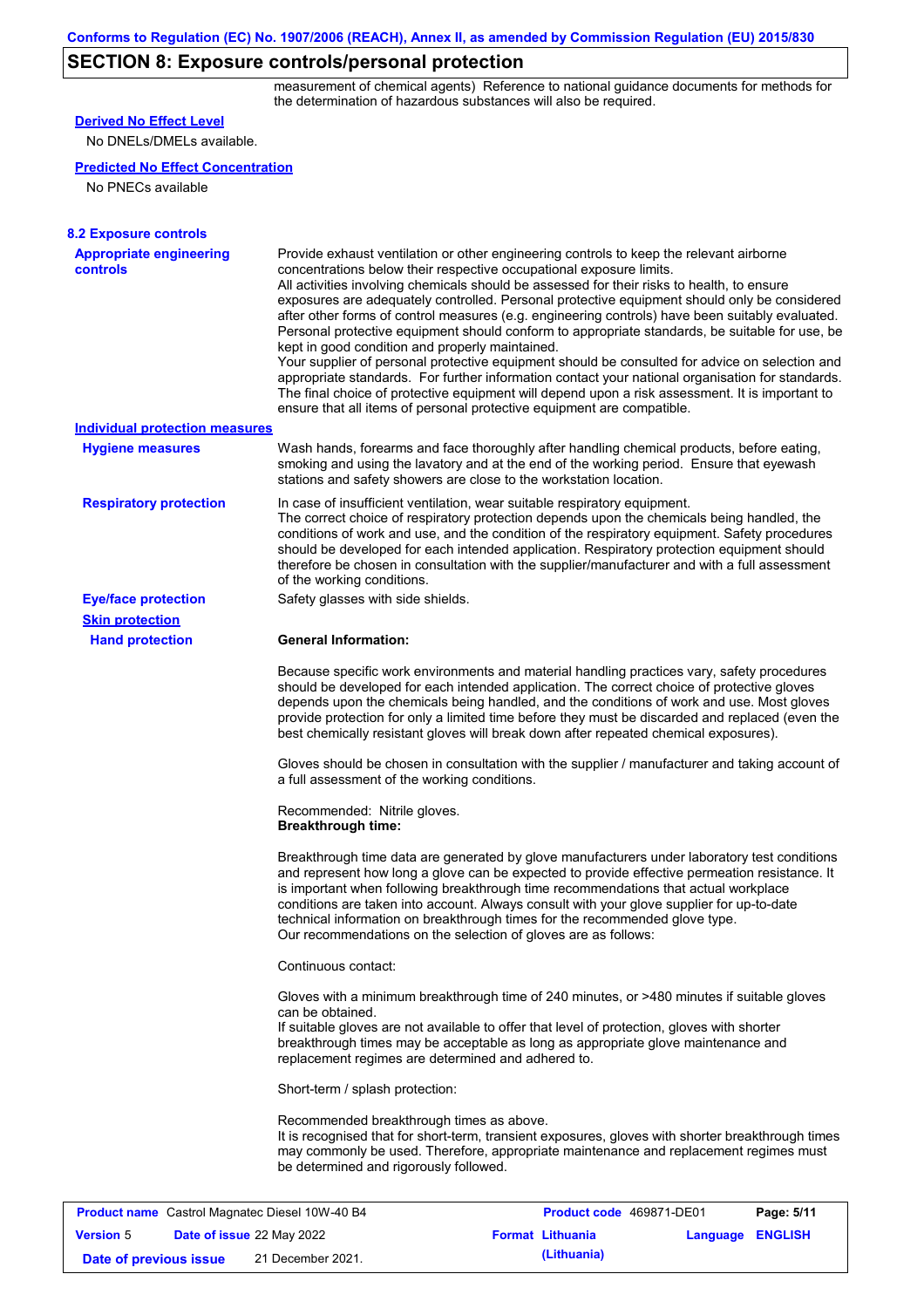# **SECTION 8: Exposure controls/personal protection**

### **Glove Thickness:**

For general applications, we recommend gloves with a thickness typically greater than 0.35 mm.

|                                           | It should be emphasised that glove thickness is not necessarily a good predictor of glove<br>resistance to a specific chemical, as the permeation efficiency of the glove will be dependent<br>on the exact composition of the glove material. Therefore, glove selection should also be based<br>on consideration of the task requirements and knowledge of breakthrough times.<br>Glove thickness may also vary depending on the glove manufacturer, the glove type and the<br>glove model. Therefore, the manufacturers' technical data should always be taken into account<br>to ensure selection of the most appropriate glove for the task.                                     |
|-------------------------------------------|---------------------------------------------------------------------------------------------------------------------------------------------------------------------------------------------------------------------------------------------------------------------------------------------------------------------------------------------------------------------------------------------------------------------------------------------------------------------------------------------------------------------------------------------------------------------------------------------------------------------------------------------------------------------------------------|
|                                           | Note: Depending on the activity being conducted, gloves of varying thickness may be required<br>for specific tasks. For example:                                                                                                                                                                                                                                                                                                                                                                                                                                                                                                                                                      |
|                                           | • Thinner gloves (down to 0.1 mm or less) may be required where a high degree of manual<br>dexterity is needed. However, these gloves are only likely to give short duration protection and<br>would normally be just for single use applications, then disposed of.                                                                                                                                                                                                                                                                                                                                                                                                                  |
|                                           | • Thicker gloves (up to 3 mm or more) may be required where there is a mechanical (as well<br>as a chemical) risk i.e. where there is abrasion or puncture potential.                                                                                                                                                                                                                                                                                                                                                                                                                                                                                                                 |
| <b>Skin and body</b>                      | Use of protective clothing is good industrial practice.<br>Personal protective equipment for the body should be selected based on the task being<br>performed and the risks involved and should be approved by a specialist before handling this<br>product.<br>Cotton or polyester/cotton overalls will only provide protection against light superficial<br>contamination that will not soak through to the skin. Overalls should be laundered on a regular<br>basis. When the risk of skin exposure is high (e.g. when cleaning up spillages or if there is a<br>risk of splashing) then chemical resistant aprons and/or impervious chemical suits and boots<br>will be required. |
| <b>Refer to standards:</b>                | Respiratory protection: EN 529<br>Gloves: EN 420, EN 374<br>Eye protection: EN 166<br>Filtering half-mask: EN 149<br>Filtering half-mask with valve: EN 405<br>Half-mask: EN 140 plus filter<br>Full-face mask: EN 136 plus filter<br>Particulate filters: EN 143<br>Gas/combined filters: EN 14387                                                                                                                                                                                                                                                                                                                                                                                   |
| <b>Environmental exposure</b><br>controls | Emissions from ventilation or work process equipment should be checked to ensure they<br>comply with the requirements of environmental protection legislation. In some cases, fume<br>scrubbers, filters or engineering modifications to the process equipment will be necessary to<br>reduce emissions to acceptable levels.                                                                                                                                                                                                                                                                                                                                                         |

# **SECTION 9: Physical and chemical properties**

The conditions of measurement of all properties are at standard temperature and pressure unless otherwise indicated.

### **9.1 Information on basic physical and chemical properties**

| <b>Appearance</b>                                      |                                                                                       |                          |                 |                |
|--------------------------------------------------------|---------------------------------------------------------------------------------------|--------------------------|-----------------|----------------|
| <b>Physical state</b>                                  | Liquid.                                                                               |                          |                 |                |
| <b>Colour</b>                                          | Amber.                                                                                |                          |                 |                |
| <b>Odour</b>                                           | Not available.                                                                        |                          |                 |                |
| <b>Odour threshold</b>                                 | Not available.                                                                        |                          |                 |                |
| pH                                                     | Not applicable.                                                                       |                          |                 |                |
| <b>Melting point/freezing point</b>                    | Not available.                                                                        |                          |                 |                |
| Initial boiling point and boiling<br>range             | Not available.                                                                        |                          |                 |                |
| <b>Pour point</b>                                      | -42 $^{\circ}$ C                                                                      |                          |                 |                |
| <b>Flash point</b>                                     | Closed cup: 202°C (395.6°F) [Pensky-Martens]<br>Open cup: 226°C (438.8°F) [Cleveland] |                          |                 |                |
| <b>Evaporation rate</b>                                | Not available.                                                                        |                          |                 |                |
| <b>Flammability (solid, gas)</b>                       | Not available.                                                                        |                          |                 |                |
| <b>Upper/lower flammability or</b><br>explosive limits | Not available.                                                                        |                          |                 |                |
| <b>Product name</b> Castrol Magnatec Diesel 10W-40 B4  |                                                                                       | Product code 469871-DE01 |                 | Page: 6/11     |
| <b>Version 5</b><br>Date of issue 22 May 2022          |                                                                                       | <b>Format Lithuania</b>  | <b>Language</b> | <b>ENGLISH</b> |
| Date of previous issue                                 | 21 December 2021.                                                                     | (Lithuania)              |                 |                |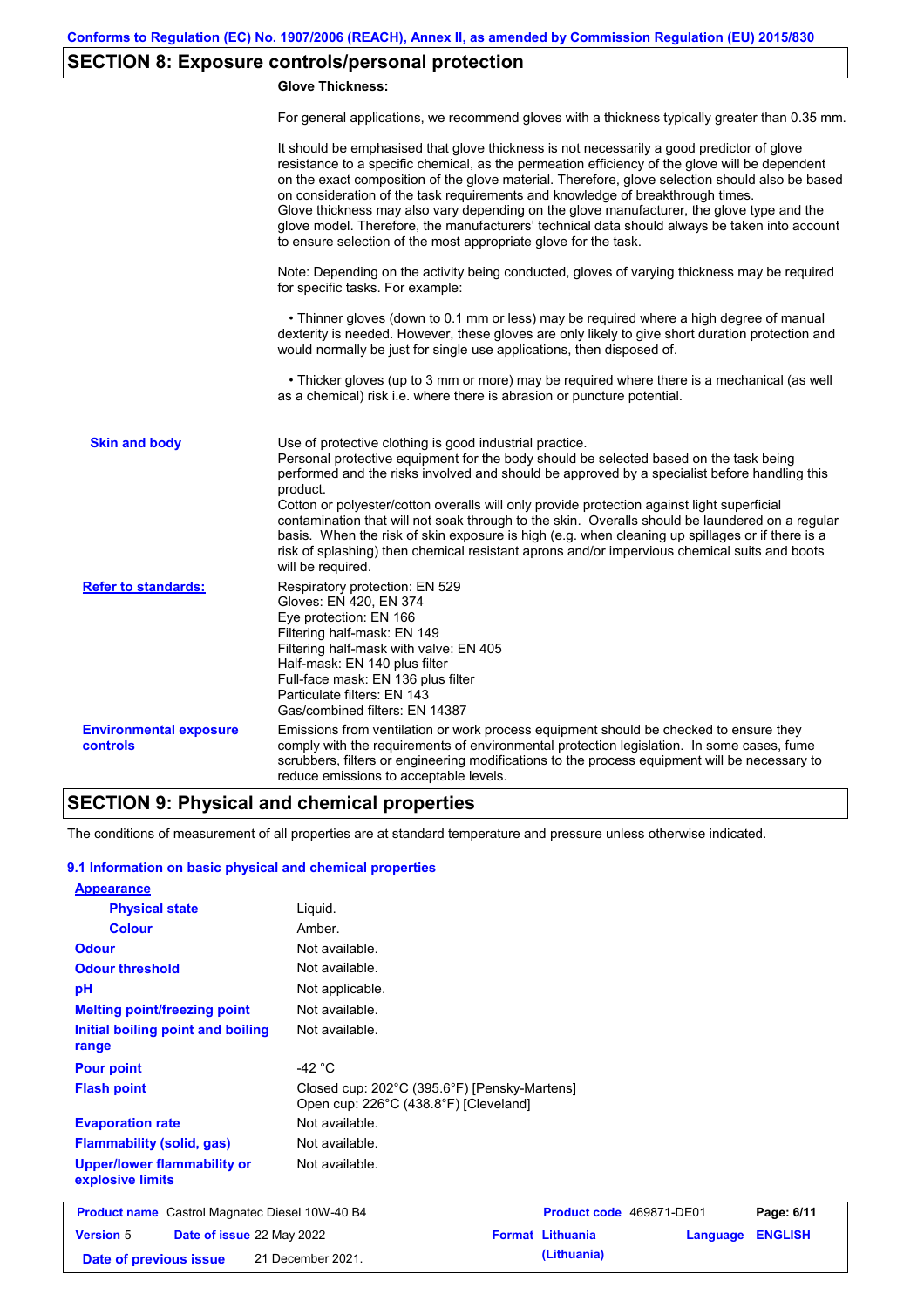# **SECTION 9: Physical and chemical properties**

| <b>Vapour pressure</b>                            | Not available.                                                                                                                    |        |         |                         |          |                |                         |
|---------------------------------------------------|-----------------------------------------------------------------------------------------------------------------------------------|--------|---------|-------------------------|----------|----------------|-------------------------|
|                                                   |                                                                                                                                   |        |         | Vapour Pressure at 20°C |          |                | Vapour pressure at 50°C |
|                                                   | Ingredient name mm Hg kPa                                                                                                         |        |         | <b>Method</b>           | mm<br>Hg | kPa            | <b>Method</b>           |
|                                                   | Distillates (petroleum),<br>hydrotreated heavy<br>paraffinic                                                                      | <0.08  | < 0.011 | <b>ASTM D 5191</b>      |          |                |                         |
|                                                   | Distillates (petroleum),<br>solvent-dewaxed<br>heavy paraffinic                                                                   | < 0.08 | < 0.011 | <b>ASTM D 5191</b>      |          |                |                         |
|                                                   | Distillates (petroleum),<br>hydrotreated heavy<br>paraffinic                                                                      | < 0.08 | < 0.011 | <b>ASTM D 5191</b>      |          |                |                         |
|                                                   | Phosphorodithioic acid, 0<br>mixed O,O-bis<br>(1,3-dimethylbutyl and<br>iso-Pr) esters, zinc salts                                |        | 0       | EU A.4                  | 0        | $\overline{0}$ | EU A.4                  |
| <b>Vapour density</b>                             | Not available.                                                                                                                    |        |         |                         |          |                |                         |
| <b>Relative density</b>                           | Not available.                                                                                                                    |        |         |                         |          |                |                         |
| <b>Density</b>                                    | <1000 kg/m <sup>3</sup> (<1 g/cm <sup>3</sup> ) at 15 <sup>°</sup> C                                                              |        |         |                         |          |                |                         |
| <b>Solubility(ies)</b>                            | insoluble in water.                                                                                                               |        |         |                         |          |                |                         |
| <b>Partition coefficient: n-octanol/</b><br>water | Not applicable.                                                                                                                   |        |         |                         |          |                |                         |
| <b>Auto-ignition temperature</b>                  | Not available.                                                                                                                    |        |         |                         |          |                |                         |
| <b>Decomposition temperature</b>                  | Not available.                                                                                                                    |        |         |                         |          |                |                         |
| <b>Viscosity</b>                                  | Kinematic: 101.1 mm <sup>2</sup> /s (101.1 cSt) at 40°C<br>Kinematic: 13.8 to 16.2 mm <sup>2</sup> /s (13.8 to 16.2 cSt) at 100°C |        |         |                         |          |                |                         |
| <b>Explosive properties</b>                       | Not available.                                                                                                                    |        |         |                         |          |                |                         |
| <b>Oxidising properties</b>                       | Not available.                                                                                                                    |        |         |                         |          |                |                         |
| <b>Particle characteristics</b>                   |                                                                                                                                   |        |         |                         |          |                |                         |
| <b>Median particle size</b>                       | Not applicable.                                                                                                                   |        |         |                         |          |                |                         |
| 9.2 Other information                             |                                                                                                                                   |        |         |                         |          |                |                         |
| No additional information.                        |                                                                                                                                   |        |         |                         |          |                |                         |

# **SECTION 10: Stability and reactivity**

| <b>10.1 Reactivity</b>                            | No specific test data available for this product. Refer to Conditions to avoid and Incompatible<br>materials for additional information.                                |
|---------------------------------------------------|-------------------------------------------------------------------------------------------------------------------------------------------------------------------------|
| <b>10.2 Chemical stability</b>                    | The product is stable.                                                                                                                                                  |
| <b>10.3 Possibility of</b><br>hazardous reactions | Under normal conditions of storage and use, hazardous reactions will not occur.<br>Under normal conditions of storage and use, hazardous polymerisation will not occur. |
| <b>10.4 Conditions to avoid</b>                   | Avoid all possible sources of ignition (spark or flame).                                                                                                                |
| <b>10.5 Incompatible materials</b>                | Reactive or incompatible with the following materials: oxidising materials.                                                                                             |
| <b>10.6 Hazardous</b><br>decomposition products   | Under normal conditions of storage and use, hazardous decomposition products should not be<br>produced.                                                                 |

# **SECTION 11: Toxicological information**

| 11.1 Information on toxicological effects             |                                                                                                                     |                          |          |                |
|-------------------------------------------------------|---------------------------------------------------------------------------------------------------------------------|--------------------------|----------|----------------|
| <b>Acute toxicity estimates</b>                       |                                                                                                                     |                          |          |                |
| Not available.                                        |                                                                                                                     |                          |          |                |
| <b>Information on likely</b><br>routes of exposure    | Routes of entry anticipated: Dermal, Inhalation.                                                                    |                          |          |                |
| <b>Potential acute health effects</b>                 |                                                                                                                     |                          |          |                |
| <b>Inhalation</b>                                     | Exposure to decomposition products may cause a health hazard. Serious effects may be<br>delayed following exposure. |                          |          |                |
| <b>Product name</b> Castrol Magnatec Diesel 10W-40 B4 |                                                                                                                     | Product code 469871-DE01 |          | Page: 7/11     |
| <b>Version 5</b>                                      | <b>Date of issue 22 May 2022</b>                                                                                    | <b>Format Lithuania</b>  | Language | <b>ENGLISH</b> |
| Date of previous issue                                | 21 December 2021.                                                                                                   | (Lithuania)              |          |                |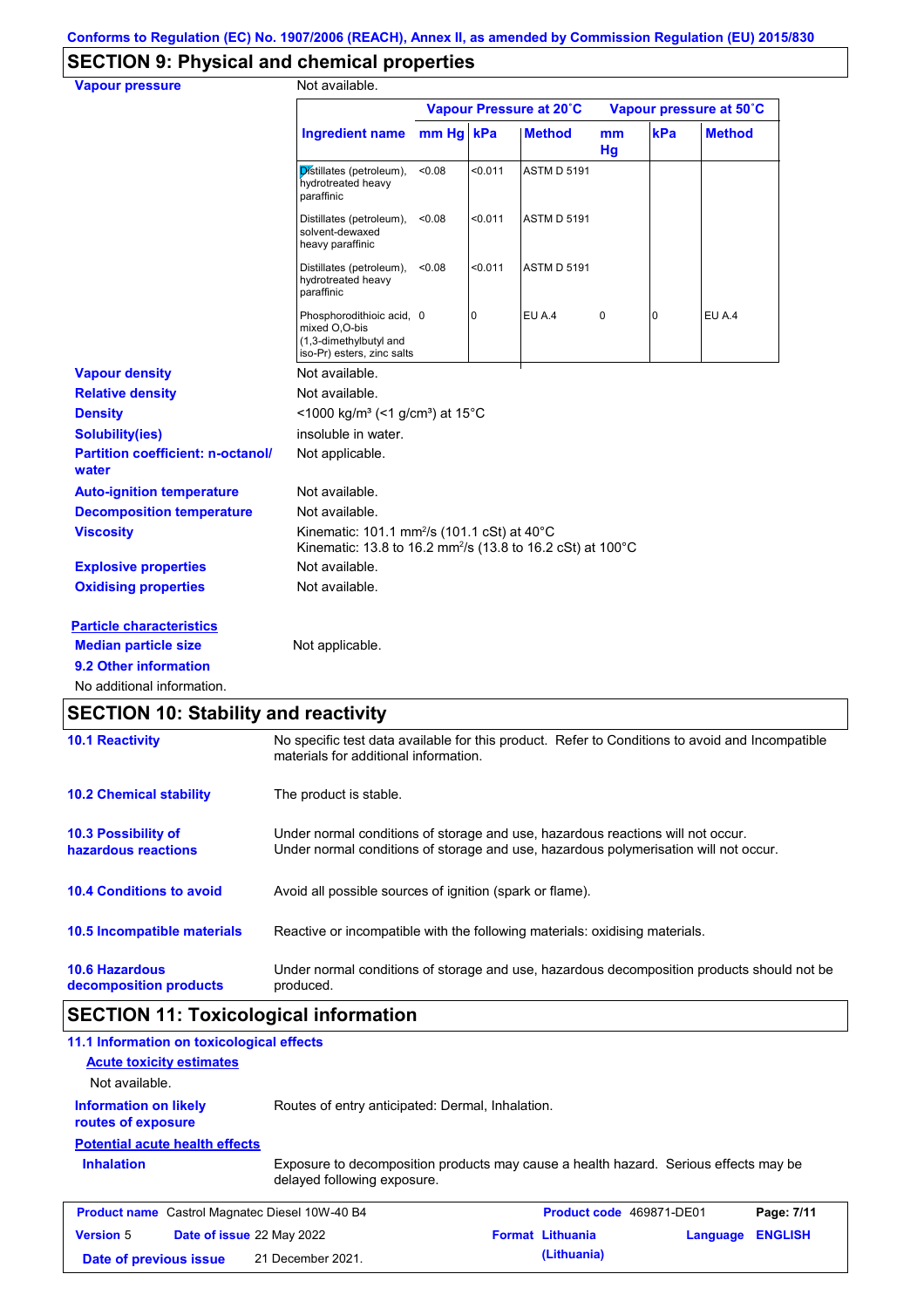| Conforms to Regulation (EC) No. 1907/2006 (REACH), Annex II, as amended by Commission Regulation (EU) 2015/830 |  |
|----------------------------------------------------------------------------------------------------------------|--|
|----------------------------------------------------------------------------------------------------------------|--|

# **SECTION 11: Toxicological information**

| <b>Ingestion</b>                        | No known significant effects or critical hazards.                                                                                                                                                                                                                                                                                                                                                               |  |  |  |
|-----------------------------------------|-----------------------------------------------------------------------------------------------------------------------------------------------------------------------------------------------------------------------------------------------------------------------------------------------------------------------------------------------------------------------------------------------------------------|--|--|--|
| <b>Skin contact</b>                     | Defatting to the skin. May cause skin dryness and irritation.                                                                                                                                                                                                                                                                                                                                                   |  |  |  |
| <b>Eye contact</b>                      | Not classified as an eye irritant. Based on data available for this or related materials.                                                                                                                                                                                                                                                                                                                       |  |  |  |
|                                         | <b>Symptoms related to the physical, chemical and toxicological characteristics</b>                                                                                                                                                                                                                                                                                                                             |  |  |  |
| <b>Inhalation</b>                       | No specific data.                                                                                                                                                                                                                                                                                                                                                                                               |  |  |  |
| <b>Ingestion</b>                        | No specific data.                                                                                                                                                                                                                                                                                                                                                                                               |  |  |  |
| <b>Skin contact</b>                     | Adverse symptoms may include the following:<br>irritation<br>dryness<br>cracking                                                                                                                                                                                                                                                                                                                                |  |  |  |
| <b>Eye contact</b>                      | No specific data.                                                                                                                                                                                                                                                                                                                                                                                               |  |  |  |
|                                         | Delayed and immediate effects as well as chronic effects from short and long-term exposure                                                                                                                                                                                                                                                                                                                      |  |  |  |
| <b>Inhalation</b>                       | Overexposure to the inhalation of airborne droplets or aerosols may cause irritation of the<br>respiratory tract.                                                                                                                                                                                                                                                                                               |  |  |  |
| <b>Ingestion</b>                        | Ingestion of large quantities may cause nausea and diarrhoea.                                                                                                                                                                                                                                                                                                                                                   |  |  |  |
| <b>Skin contact</b>                     | Prolonged or repeated contact can defat the skin and lead to irritation and/or dermatitis.                                                                                                                                                                                                                                                                                                                      |  |  |  |
| <b>Eye contact</b>                      | Potential risk of transient stinging or redness if accidental eye contact occurs.                                                                                                                                                                                                                                                                                                                               |  |  |  |
| <b>Potential chronic health effects</b> |                                                                                                                                                                                                                                                                                                                                                                                                                 |  |  |  |
| <b>General</b>                          | <b>USED ENGINE OILS</b><br>Combustion products resulting from the operation of internal combustion engines contaminate<br>engine oils during use. Used engine oil may contain hazardous components which have the<br>potential to cause skin cancer. Frequent or prolonged contact with all types and makes of used<br>engine oil must therefore be avoided and a high standard of personal hygiene maintained. |  |  |  |
| <b>Carcinogenicity</b>                  | No known significant effects or critical hazards.                                                                                                                                                                                                                                                                                                                                                               |  |  |  |
| <b>Mutagenicity</b>                     | No known significant effects or critical hazards.                                                                                                                                                                                                                                                                                                                                                               |  |  |  |
| <b>Developmental effects</b>            | No known significant effects or critical hazards.                                                                                                                                                                                                                                                                                                                                                               |  |  |  |
| <b>Fertility effects</b>                | No known significant effects or critical hazards.                                                                                                                                                                                                                                                                                                                                                               |  |  |  |

# **SECTION 12: Ecological information**

#### **12.1 Toxicity**

**Environmental hazards** Not classified as dangerous

#### **12.2 Persistence and degradability**

Expected to be biodegradable.

#### **12.3 Bioaccumulative potential**

This product is not expected to bioaccumulate through food chains in the environment.

| <b>12.4 Mobility in soil</b>                                  |                                                                      |
|---------------------------------------------------------------|----------------------------------------------------------------------|
| <b>Soil/water partition</b><br>coefficient (K <sub>oc</sub> ) | Not available.                                                       |
| <b>Mobility</b>                                               | Spillages may penetrate the soil causing ground water contamination. |

### **12.5 Results of PBT and vPvB assessment**

Product does not meet the criteria for PBT or vPvB according to Regulation (EC) No. 1907/2006, Annex XIII.

## **12.6 Other adverse effects**

Spills may form a film on water surfaces causing physical damage to organisms. Oxygen transfer could also be impaired. **Other ecological information**

## **SECTION 13: Disposal considerations**

## **13.1 Waste treatment methods Product**

| <b>Methods of disposal</b>     | Where possible, arrange for product to be recycled. Dispose of via an authorised person/<br>licensed waste disposal contractor in accordance with local regulations. |  |  |  |
|--------------------------------|----------------------------------------------------------------------------------------------------------------------------------------------------------------------|--|--|--|
| <b>Hazardous waste</b>         | Yes.                                                                                                                                                                 |  |  |  |
| European waste cataloque (EWC) |                                                                                                                                                                      |  |  |  |

| <b>Product name</b> Castrol Magnatec Diesel 10W-40 B4 |  |                                  | <b>Product code</b> 469871-DE01 |                         | Page: 8/11       |  |
|-------------------------------------------------------|--|----------------------------------|---------------------------------|-------------------------|------------------|--|
| <b>Version 5</b>                                      |  | <b>Date of issue 22 May 2022</b> |                                 | <b>Format Lithuania</b> | Language ENGLISH |  |
| Date of previous issue                                |  | 21 December 2021.                |                                 | (Lithuania)             |                  |  |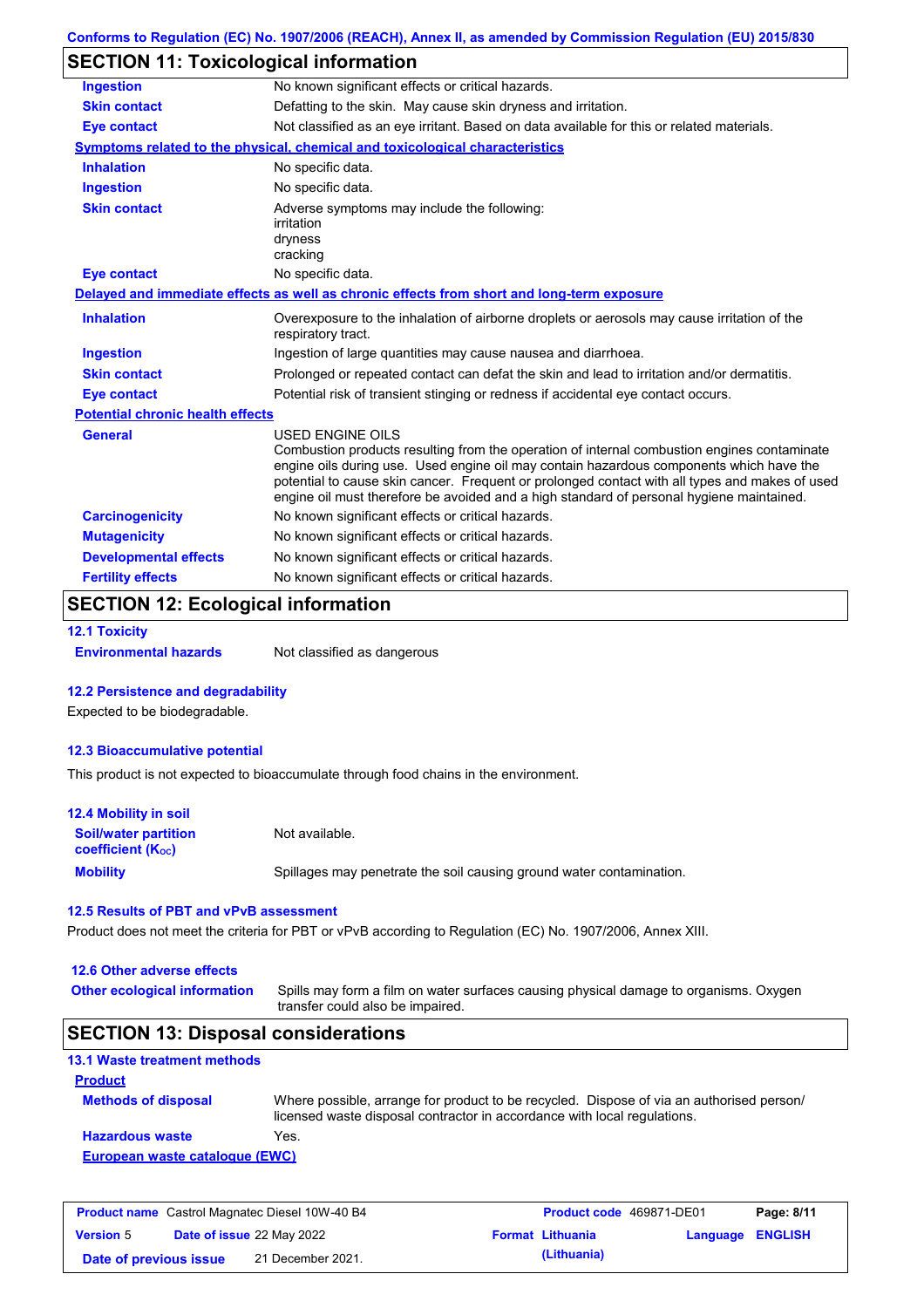# **SECTION 13: Disposal considerations**

| <b>Waste code</b>                                                                                                                                                                                  | <b>Waste designation</b>                                                                                                                                                                                                                                                                   |
|----------------------------------------------------------------------------------------------------------------------------------------------------------------------------------------------------|--------------------------------------------------------------------------------------------------------------------------------------------------------------------------------------------------------------------------------------------------------------------------------------------|
| 13 02 05*                                                                                                                                                                                          | mineral-based non-chlorinated engine, gear and lubricating oils                                                                                                                                                                                                                            |
| disposal code to be assigned by the end user.                                                                                                                                                      | However, deviation from the intended use and/or the presence of any potential contaminants may require an alternative waste                                                                                                                                                                |
| <b>Packaging</b>                                                                                                                                                                                   |                                                                                                                                                                                                                                                                                            |
| Where possible, arrange for product to be recycled. Dispose of via an authorised person/<br><b>Methods of disposal</b><br>licensed waste disposal contractor in accordance with local regulations. |                                                                                                                                                                                                                                                                                            |
| <b>Special precautions</b>                                                                                                                                                                         | This material and its container must be disposed of in a safe way. Care should be taken when<br>handling emptied containers that have not been cleaned or rinsed out. Empty containers or<br>liners may retain some product residues. Empty containers represent a fire hazard as they may |

contain flammable product residues and vapour. Never weld, solder or braze empty containers.

Avoid dispersal of spilt material and runoff and contact with soil, waterways, drains and sewers. **References** Commission 2014/955/EU Directive 2008/98/EC

## **SECTION 14: Transport information**

|                                           | <b>ADR/RID</b> | <b>ADN</b>     | <b>IMDG</b>    | <b>IATA</b>    |
|-------------------------------------------|----------------|----------------|----------------|----------------|
| 14.1 UN number                            | Not regulated. | Not regulated. | Not regulated. | Not regulated. |
| 14.2 UN proper<br>shipping name           |                |                | $\blacksquare$ |                |
| <b>14.3 Transport</b><br>hazard class(es) |                |                | -              |                |
| <b>14.4 Packing</b><br>group              |                |                | -              |                |
| 14.5<br><b>Environmental</b><br>hazards   | No.            | No.            | No.            | No.            |
| <b>Additional</b><br><b>information</b>   |                |                |                |                |

**14.6 Special precautions for user** Not available.

**14.7 Transport in bulk according to IMO instruments** Not available.

## **SECTION 15: Regulatory information**

**15.1 Safety, health and environmental regulations/legislation specific for the substance or mixture**

### **EU Regulation (EC) No. 1907/2006 (REACH)**

**Annex XIV - List of substances subject to authorisation**

### **Annex XIV**

None of the components are listed.

**Substances of very high concern**

None of the components are listed.

### **EU Regulation (EC) No. 1907/2006 (REACH)**

**Annex XVII - Restrictions on the manufacture, placing on the market and use of certain dangerous substances, mixtures and articles** Not applicable.

# **Other regulations**

**REACH Status** The company, as identified in Section 1, sells this product in the EU in compliance with the current requirements of REACH.

| <b>Product name</b> Castrol Magnatec Diesel 10W-40 B4 |  |                                  | <b>Product code</b> 469871-DE01 |                         | Page: 9/11       |  |
|-------------------------------------------------------|--|----------------------------------|---------------------------------|-------------------------|------------------|--|
| <b>Version 5</b>                                      |  | <b>Date of issue 22 May 2022</b> |                                 | <b>Format Lithuania</b> | Language ENGLISH |  |
| Date of previous issue                                |  | 21 December 2021.                |                                 | (Lithuania)             |                  |  |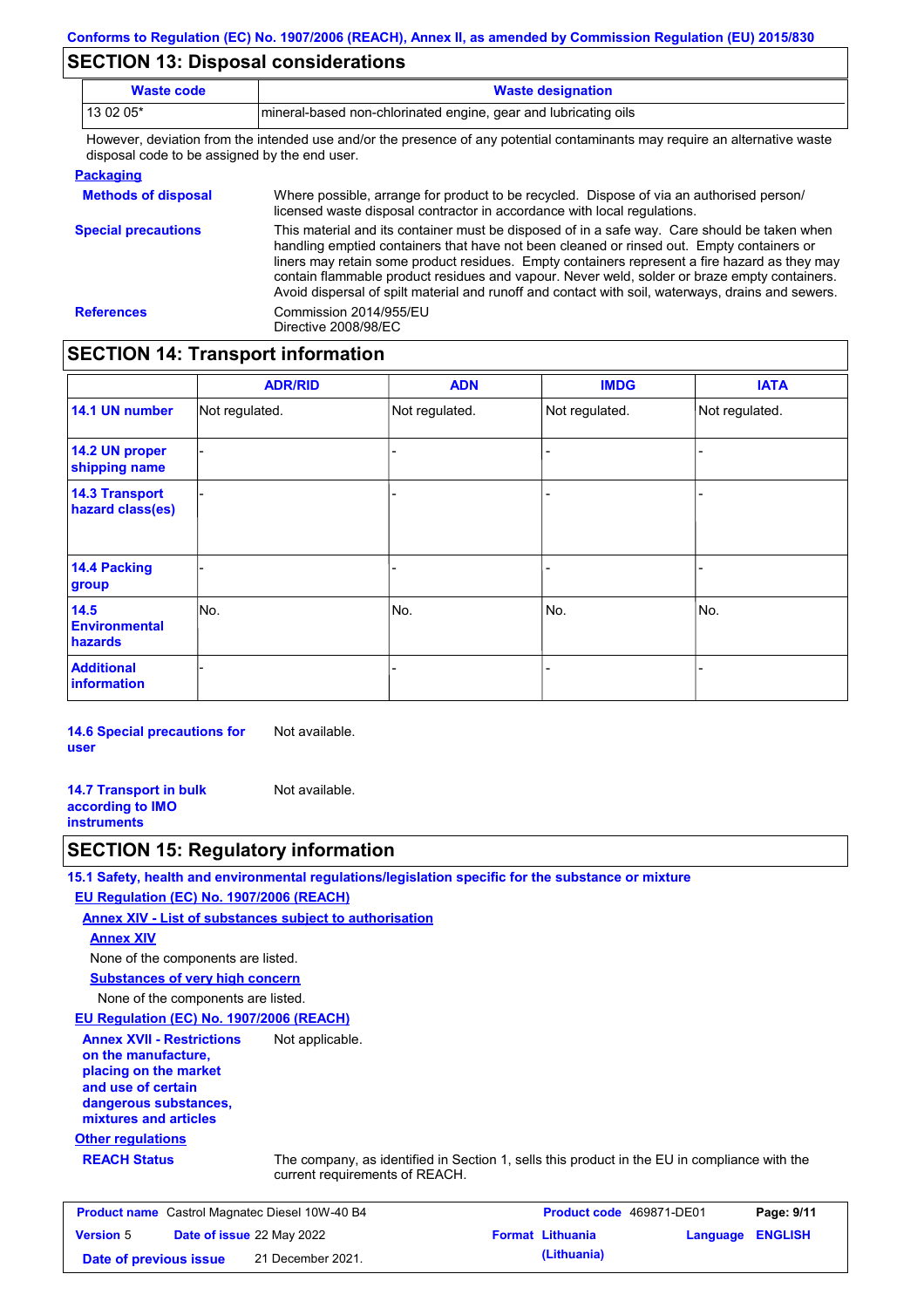# **SECTION 15: Regulatory information**

| <b>United States inventory</b><br>(TSCA 8b)                     | At least one component is not listed.  |  |  |  |
|-----------------------------------------------------------------|----------------------------------------|--|--|--|
| <b>Australia inventory (AIIC)</b>                               | At least one component is not listed.  |  |  |  |
| <b>Canada inventory</b>                                         | At least one component is not listed.  |  |  |  |
| <b>China inventory (IECSC)</b>                                  | At least one component is not listed.  |  |  |  |
| <b>Japan inventory (CSCL)</b>                                   | At least one component is not listed.  |  |  |  |
| <b>Korea inventory (KECI)</b>                                   | All components are listed or exempted. |  |  |  |
| <b>Philippines inventory</b><br>(PICCS)                         | At least one component is not listed.  |  |  |  |
| <b>Taiwan Chemical</b><br><b>Substances Inventory</b><br>(TCSI) | All components are listed or exempted. |  |  |  |
| Ozone depleting substances (1005/2009/EU)                       |                                        |  |  |  |
| Not listed.                                                     |                                        |  |  |  |
| Prior Informed Consent (PIC) (649/2012/EU)<br>Not listed.       |                                        |  |  |  |
| <b>Persistent Organic Pollutants</b><br>Not listed.             |                                        |  |  |  |
| <b>EU - Water framework directive - Priority substances</b>     |                                        |  |  |  |
| None of the components are listed.                              |                                        |  |  |  |
| <b>Seveso Directive</b>                                         |                                        |  |  |  |

This product is not controlled under the Seveso Directive.

| <b>15.2 Chemical safety</b> | A Chemical Safety Assessment has been carried out for one or more of the substances within  |
|-----------------------------|---------------------------------------------------------------------------------------------|
| assessment                  | this mixture. A Chemical Safety Assessment has not been carried out for the mixture itself. |

# **SECTION 16: Other information**

| <b>Abbreviations and acronyms</b> | ADN = European Provisions concerning the International Carriage of Dangerous Goods by<br>Inland Waterway<br>ADR = The European Agreement concerning the International Carriage of Dangerous Goods by<br>Road<br>ATE = Acute Toxicity Estimate<br><b>BCF</b> = Bioconcentration Factor<br>CAS = Chemical Abstracts Service<br>CLP = Classification, Labelling and Packaging Regulation [Regulation (EC) No. 1272/2008]<br>CSA = Chemical Safety Assessment<br>CSR = Chemical Safety Report<br><b>DMEL = Derived Minimal Effect Level</b><br>DNEL = Derived No Effect Level<br>EINECS = European Inventory of Existing Commercial chemical Substances<br>ES = Exposure Scenario<br>EUH statement = CLP-specific Hazard statement<br>EWC = European Waste Catalogue<br>GHS = Globally Harmonized System of Classification and Labelling of Chemicals<br>IATA = International Air Transport Association<br>IBC = Intermediate Bulk Container<br><b>IMDG</b> = International Maritime Dangerous Goods<br>LogPow = logarithm of the octanol/water partition coefficient<br>MARPOL = International Convention for the Prevention of Pollution From Ships, 1973 as<br>modified by the Protocol of 1978. ("Marpol" = marine pollution)<br>OECD = Organisation for Economic Co-operation and Development<br>PBT = Persistent, Bioaccumulative and Toxic<br><b>PNEC</b> = Predicted No Effect Concentration<br>REACH = Registration, Evaluation, Authorisation and Restriction of Chemicals Regulation<br>[Regulation (EC) No. 1907/2006]<br>RID = The Regulations concerning the International Carriage of Dangerous Goods by Rail<br><b>RRN = REACH Registration Number</b><br>SADT = Self-Accelerating Decomposition Temperature<br>SVHC = Substances of Very High Concern<br>STOT-RE = Specific Target Organ Toxicity - Repeated Exposure |
|-----------------------------------|------------------------------------------------------------------------------------------------------------------------------------------------------------------------------------------------------------------------------------------------------------------------------------------------------------------------------------------------------------------------------------------------------------------------------------------------------------------------------------------------------------------------------------------------------------------------------------------------------------------------------------------------------------------------------------------------------------------------------------------------------------------------------------------------------------------------------------------------------------------------------------------------------------------------------------------------------------------------------------------------------------------------------------------------------------------------------------------------------------------------------------------------------------------------------------------------------------------------------------------------------------------------------------------------------------------------------------------------------------------------------------------------------------------------------------------------------------------------------------------------------------------------------------------------------------------------------------------------------------------------------------------------------------------------------------------------------------------------------------------------------------------------------------------------------------------------------------|
|                                   | STOT-SE = Specific Target Organ Toxicity - Single Exposure<br>TWA = Time weighted average                                                                                                                                                                                                                                                                                                                                                                                                                                                                                                                                                                                                                                                                                                                                                                                                                                                                                                                                                                                                                                                                                                                                                                                                                                                                                                                                                                                                                                                                                                                                                                                                                                                                                                                                          |

| <b>Product name</b> Castrol Magnatec Diesel 10W-40 B4 |  |                                  | <b>Product code</b> 469871-DE01 |                         | Page: 10/11             |  |
|-------------------------------------------------------|--|----------------------------------|---------------------------------|-------------------------|-------------------------|--|
| <b>Version 5</b>                                      |  | <b>Date of issue 22 May 2022</b> |                                 | <b>Format Lithuania</b> | <b>Language ENGLISH</b> |  |
| Date of previous issue                                |  | 21 December 2021.                |                                 | (Lithuania)             |                         |  |